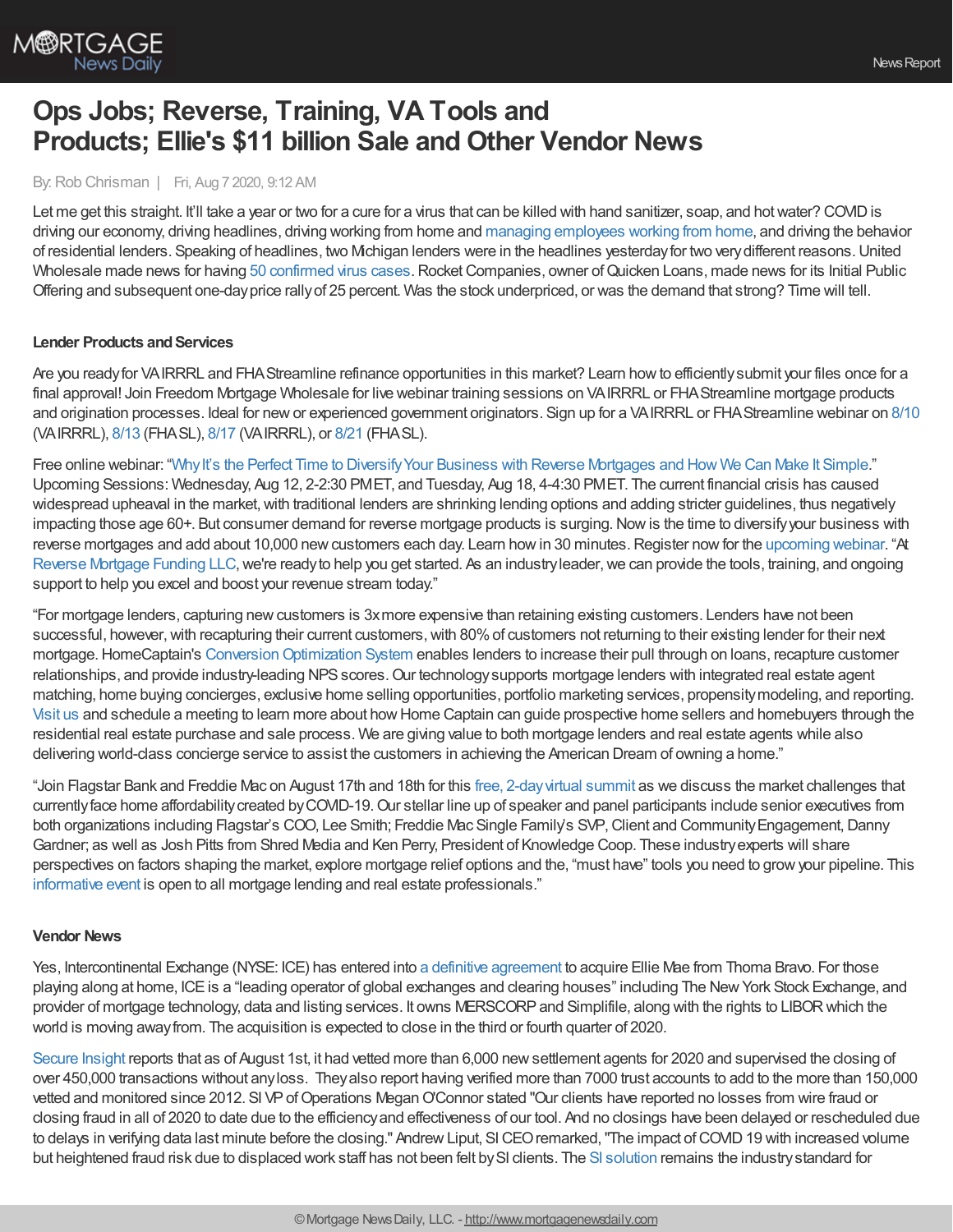

reliable fraud prevention data. New data integrations with CoreLogic and Vendorly now offer lenders different options for receiving our data reports."

Zillow Offers, which will purchase a home directly from a buyer, allowing the buyer to submit a non-contingent offer on their next home, has reportedly[resumed](https://www.housingwire.com/articles/zillow-offers-resumes-in-five-more-markets-bringing-the-total-to-20-out-of-24-markets/) activityin 5 more markets. (Zillowwould then make, for a fee, anynecessaryrepairs, clean and stage the home for sale.)

Knock [Lending](https://www.knock.com/) LLC combined several different fintech offerings into one to make the home selling, buying, renovating, and mortgage financing process into one transaction. The borrower is pre-approved, but Knock doesn't purchase the old home; it's sold on the open market via a licensed real estate agent. Knock integrates a "competitive mortgage," along with an interest-free bridge loan that covers the down payment on the newhome, along with mortgage payments on the old home. Borrowers can also claim up to \$25,000 for "home prep and repairs" on the old propertyso it sells quicklyand for top dollar, similar to the service provided byCurbio. And thus Knock Lending joins the ranks of [Opendoor](https://www.opendoor.com/), [HomeLight,](https://www.homelight.com/) [Reali](https://reali.com/), and [Offerpad](https://www.offerpad.com/) who offer varying types of programs where buyers can sell them a home and buy one from them at the same time. Knock charges a 1.25% convenience fee when the buyer closes on the new home, which can be rolled into the mortgage. Knockwill advance up to sixmortgage payments on the old home, \$25,000 in home renovation costs, and up to 5% down payment on the new purchase.

Radian Group Inc. has announced the launch of [MyRadian,](https://www.radian.com/tools-and-technologies/technology-platforms/my-radian) a digital platform for customers to access their Valuation and Asset Management services in one convenient location, all with a single login. "Keyfeatures and capabilities include 24/7 product ordering, ability to reviewand download deliverables, customized taskworkflows, secure messaging, and access to software as a service (SaaS) applications."

GatewayMortgage selected [Clarifire](https://www.eclarifire.com/) to help in automating loss mitigation for its \$16.7 billion portfolio. This selection and the recent announcement from Clarifire with Idaho Housing and Finance Association, represents a trend that servicers are turning to automated workflow to handle the deluge of forbearances and the uptick in delinquencies.

# **Capital Markets**

Yesterdaywas all about cautious risk sentiment ahead of today's Julyunemployment data, including the wait for Congress to give word on anyprogress on the latest stimulus package. If no deal is reached today, President Trump is expected to sign orders extending **enhanced unemployment benefits andimposinga payroll-tax holiday.**He told reporters he'll also act on eviction protection and on student loan repayments, though there's still some question over whether he can use executive action. Nevertheless, the jawboning goes on, reminding us of the political dance.

The other big news yesterday, besides Rocket Companies nice rally, was the jobless claims report. Applications for U.S. unemployment benefits fell to the lowest since March, though the total number of Americans claiming ongoing unemployment benefits is still above 16 million, more than five times pre-crisis levels. Bythe end of the day, the Treasuryyield curve flattened again, as the Treasurymarket continues to tell a verydifferent storyabout economic growth than the stock market does. The benchmark 10-year yield closed at a record low earlier this week, falling below levels from the selloff in March, which indicates we are not in a better place economically. Meanwhile, stocks continue to hit record highs. **Itwill be interestingtoseewhat happens if a vaccine comes tomarket more quicklythanexpected.**

This morning's unemployment data was, as usual, interesting:**Nonfarmpayrollswere +1.763 million**, nonfarm private payrolls (+1.462 million), the unemployment rate (down to 10.2 percent), Hourly Earnings were +.2 percent on a workweek of 34.5 hours. The week's economic calendar closes later todaywith the minor June Wholesale Inventories and June Consumer Credit. The Desk todaywill purchase up to a maximum of \$4.2 billion over two operations: \$2.8 billion UMBS30 2.0 percent through 3.0 percent and \$1.4 billionGNII 2.5 percent and 3.0 percent. For the week ending August 5, the Fed reported net purchases of \$4.8 billion per dayon average versus \$8.0 billion per day in mortgage banker supply.**After the unemployment data AgencyMBSprices are roughlyunchangedandthe 10-year Treasuryis yielding.54 percent after closingyesterdayat that level.**

## **Employment andJobChanges**

"At [Evergreen](https://www.evergreenhomeloans.com/) Home Loans, we're committed to creating more purchase opportunities for customers and business partners. We're a leader in the industryin product depth and keeping a number of products available during COVID-19.Nowwe're moving forward again with our one-time close construction products and four new jumbo offerings. Additionally, we've maintained our manufactured housing presence and continue to support first-time homebuyers with government, bond, and down payment assistance programs. The availability of these products and programs coupled with our digital mortgage technologystack allows us to excel in the purchase market. Looking to expand your purchase business and help more clients home? Check our [Careers](https://www.evergreenhomeloans.com/why-evergreen/mortgage-jobs) page or contactChuck Iverson to learn about new